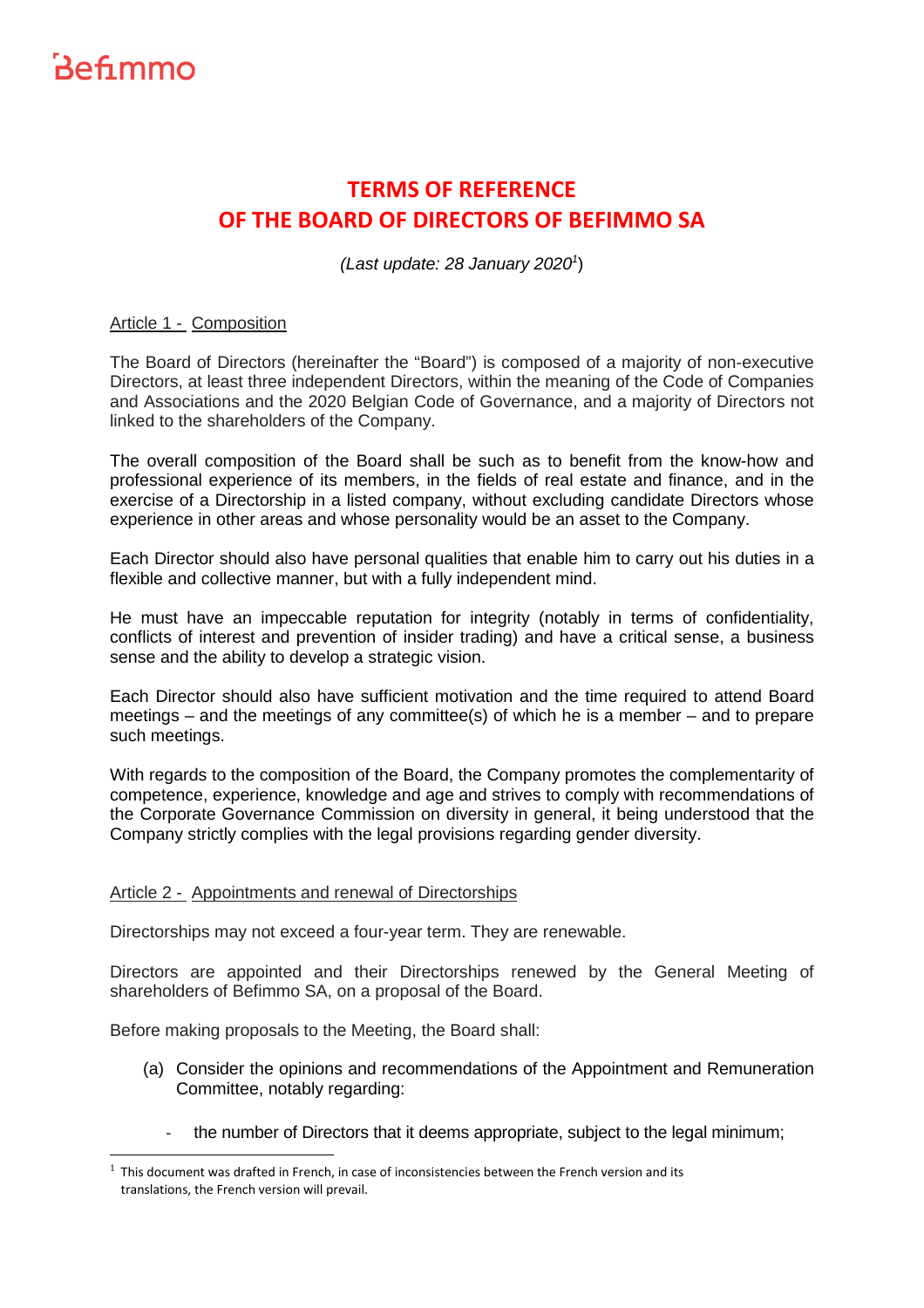- The suitability to the needs of the Board of the profile of the Director whose Directorship is to be renewed, as appropriate;
- The determination of the profile sought, on the basis of general criteria for the selection of Directors and on the basis of the latest assessment of operation of the Board (stating in particular the skills, knowledge and experience available and needed within the Board) and any specific criteria for the selection of one or more new Directors;
- The candidates already identified or interviewed by the Appointment and Remuneration Committee.
- (b) Carry out its own interview of the candidates, if it wishes, examine their curriculum vitae and references, find out about other Directorships they hold (in listed or other companies) and assess them.
- (c) Take a decision in accordance with the provisions of Articles 13 and 14 of these terms of reference.

The Board shall ensure that adequate plans are put in place for the succession of the Directors, of the Chief Executive Officer and the other members of the Executive Committee, and shall review these plans periodically. It shall ensure that any appointment of a Director or renewal of a Directorship, whether for an executive or other Director, will allow the work of the Board and its Committees to continue, and maintain a balance of skills and experience therein.

Where one or more Directorships fall vacant, the remaining Directors may fill them temporarily, subject to the opinion of the Appointment and Remuneration Committee, until the next General Meeting, which may or may not confirm the mandate of the co-opted director(s).

#### Article 3 – Remuneration of Directors

3.1 The amount of the remuneration of the Non-Executive Directors shall be set by the General Meeting of shareholders of Befimmo SA, on a proposal of the Board. Before putting its proposals to the Meeting, the Board shall consider the opinions and recommendations of the Appointment and Remuneration Committee.

Total remuneration shall be composed of a fixed annual amount and attendance tokens.

Furthermore, Directors who are members of a committee set up by the Board or assigned a specific duty by the Board (within the meaning of Article 7 of these terms of reference), shall receive remuneration in the form of attendance tokens for attending meetings of these committees and for carrying out their duties.

The value of these attendance tokens shall be set by the General Meeting of shareholders of Befimmo SA, on a proposal of the Board. Before putting its proposals to the Meeting, the Board shall consider the opinions and recommendations of the Appointment and Remuneration Committee.

3.2 The amount of the remuneration of the Executive Director(s) is covered by an agreement with Befimmo SA and shall be set by the Board on a proposal of the Appointment and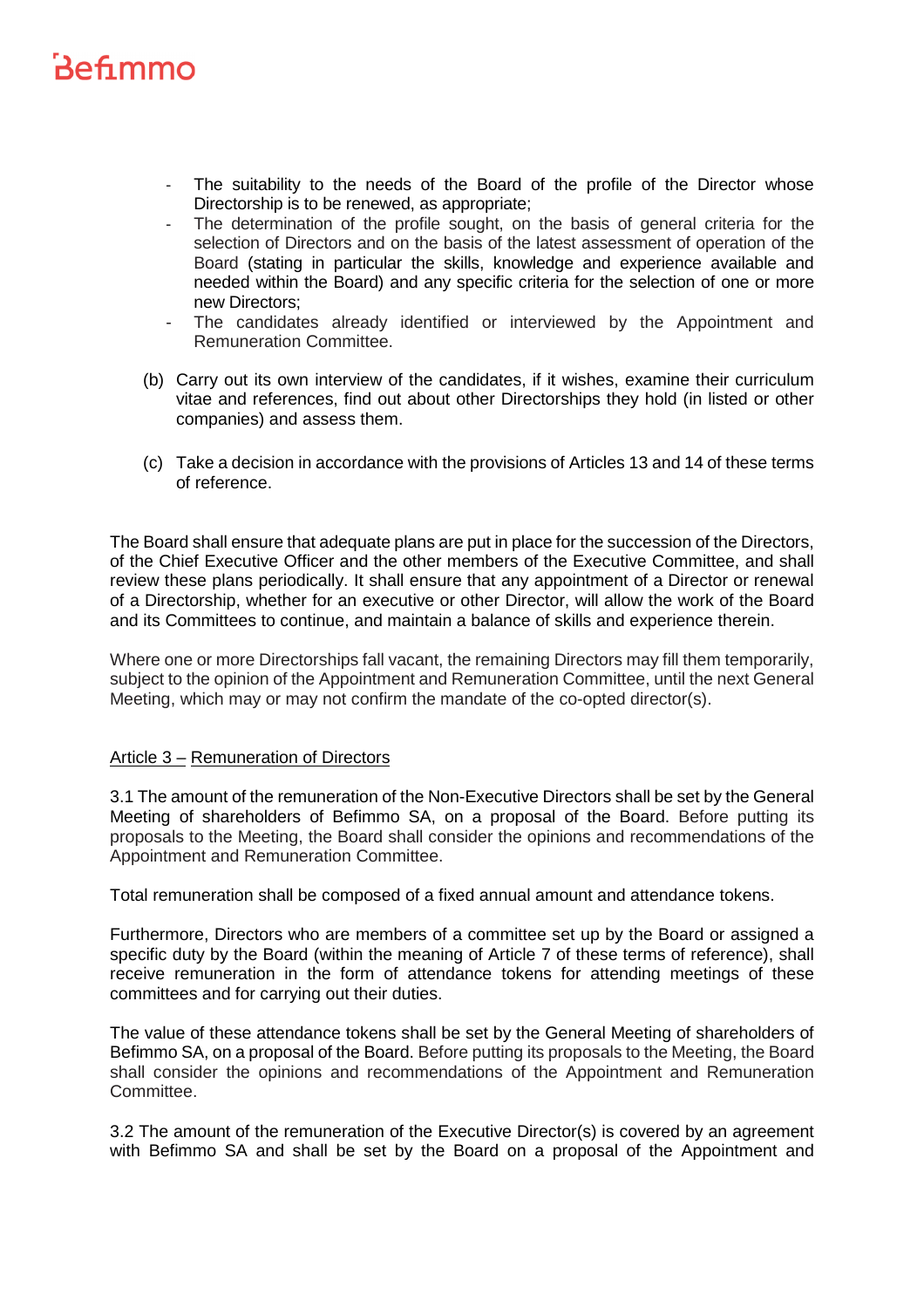Remuneration Committee. The same procedure shall be applied to any review of remuneration of the Executive Director(s).

#### Article 4 – Role of the Chairman

The Board elects its Chairman from among the non-executive members, on the basis of their knowledge, know-how, experience and mediating skills.

The Chairman of the Board may not also hold the post of Chief Executive Officer.

The Chairman shall steer the activities of the Board. In his absence, Board meetings shall be chaired by a Director designated by the other Directors.

He shall set the agenda for the board meetings after consulting the Chief Executive Officer and shall ensure that procedures relating to the preparatory work, the deliberations, the passing of resolutions and the implementation of decisions are properly applied.

The Chairman shall endeavour to ensure that the Directors reach a consensus by discussing the items on the agenda in a critical and constructive way. He shall act as the interface between each Director and the Board. He shall take the measures necessary to develop a climate of trust within the Board of Directors by contributing to open discussions, constructive dissent and support for the Board's decisions.

The Chairman shall endeavour in particular to ensure that any new member of the Board integrates well, and shall ensure that he receives the training devised by the Appointment and Remuneration Committee.

The Chairman shall establish a close relationship with the Chief Executive Officer by providing him with support and advice, whilst respecting his executive responsibilities. He shall ensure efficient interaction between the Board of Directors and the Chief Executive Officer.

#### Article 5 – Duties of the Board

In addition to the duties assigned to it by the Code of Companies and Associations, the Board has the duties set out in point 5 of the corporate governance charter.

The Board pursues sustainable value creation by the Company, by setting the Company's strategy within the framework of the Corporate Social Responsibility policy it defines, by putting in place effective, responsible and ethical leadership and monitoring the Company's performance. In order to effectively pursue such sustainable value creation, the Board should develop an inclusive approach that balances the legitimate interests and expectations of shareholders and other stakeholders.

It is also the body that decides on the Company's executive management structure and determines the powers and obligations of executive management.

Article 6 – Observers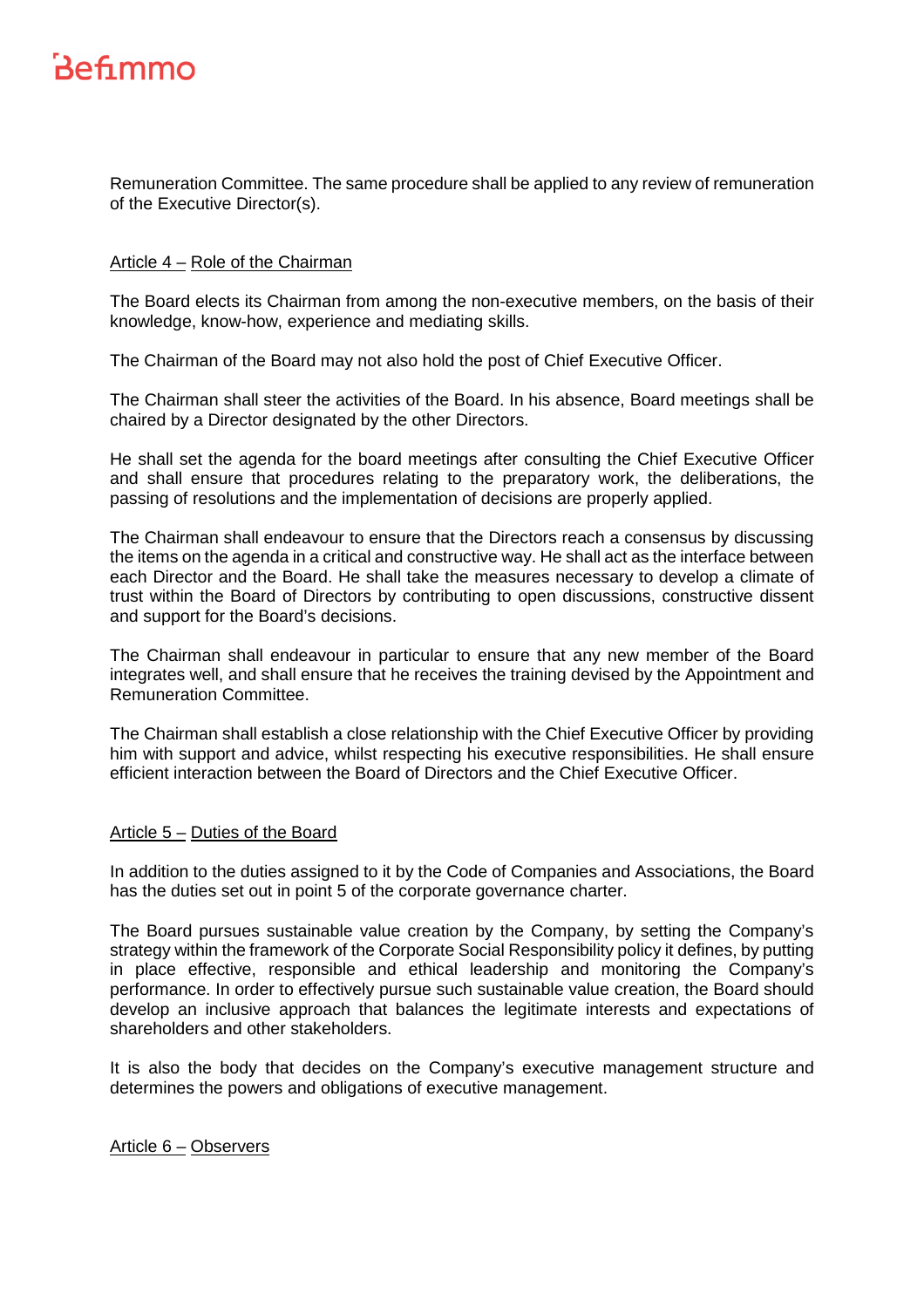The Board of Directors may select one or several observers to attend all or part of the Board meetings according to modalities to be defined by the Board for each observer.

Observers shall be subject to the same confidentiality terms as Directors.

#### Article 7 – Committees of the Board

The Board shall set up committees, lay down their terms of reference and designate Board members as the members of such committees on a proposal of the Appointment and Remuneration Committee. When making these appointments, the Board shall ensure that the overall composition of each committee embodies the skills required for carrying out its duties.

These appointments shall comply with any statutory provisions and the Belgian Code of Governance regarding the composition and operation of such committees, and shall be made by applying, mutatis mutandis, the procedures set out in Article 2 above.

Specific duties may also be assigned to one or more members designated by the Board; they shall report to the Board on the conduct of their duties.

#### Article 8 – Adherence to the applicable rules

By accepting a Directorship, a board member shall adhere to all the rules applicable to Befimmo SA and in particular to the regulations on B-REITs ("Sociétés Immobilières Réglementées/Gereglementeerde Vastgoedvennootschappen"), the Articles of Association of Befimmo SA, the corporate governance charter of Befimmo SA and these terms of reference.

#### Article 9 – Right to information

Each Director is entitled to receive, within Befimmo SA, all the information and documents necessary to properly carry out his duties, with the exception of information and documents relating to corporate opportunities as defined and in the cases laid down by the corporate governance charter.

#### Article 10 – Preparation of Board meetings

The Chairman shall ensure that the Directors receive sufficient accurate information well in advance of meetings so that the Board can deliberate in full knowledge of the facts.

For the purpose of preparing Board meetings, Directors shall commit the time necessary to review the received information and documents and shall ask for additional information and documents whenever they deem appropriate. They undertake to take an active part in the work of the Board.

The Board may have access to independent professionals and any assistance it deems necessary for the performance of its duties, at the Company's expense, after informing the Chairman of the Board of Directors.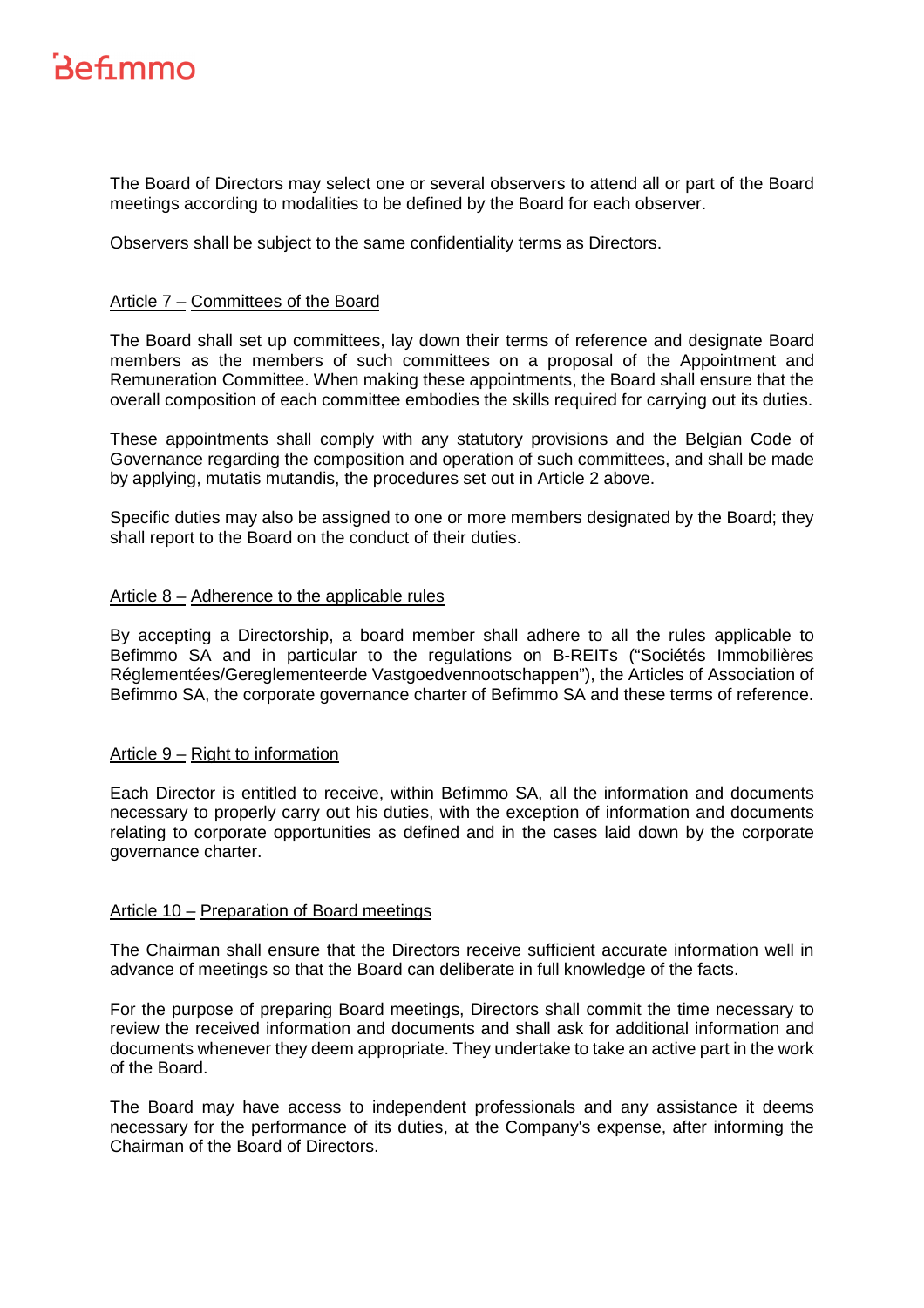

#### Article 11 – Frequency of meetings

The Board of Directors shall meet at least four times per year and as often as circumstances require.

#### Article 12 – Notices and agenda

The Board of Directors shall meet when convened by its Chairman or two Directors, with notice of at least 24 hours before the meeting.

Notices of meetings shall be valid when made by letter or any other medium of telecommunication involving a material representation. Notices of meetings shall include the agenda.

The agenda shall list the topics to be discussed at the meeting.

#### Article 13 – Proxies

Any Director who is unable to attend may be represented by another Board member at a particular meeting. The proxy must be given in writing or any other medium of telecommunication which involves a material representation.

A Director may represent several colleagues and issue as many votes, in addition to his own, as he received proxies.

#### Article 14 – Quorum and voting majority

Except in case of force majeure, the deliberations and resolutions of the Board of Directors shall be valid only if at least half of its members are present or represented. If this condition is not satisfied, a new meeting must be convened which, provided at least are three Directors are present or represented, may make valid deliberations and resolutions on the topics on the agenda of the preceding meeting.

Every decision of the Board is taken by absolute majority of the Directors present or represented and, where one or more of them abstain, by a majority of the other Directors. In the event of a tied vote, the person chairing the meeting has a casting vote.

The Board of Directors may adopt resolutions by means of a circular. Resolutions must be passed unanimously by the Directors.

#### Article 15 – Minutes

The minutes shall summarise the discussions, specify the decisions taken and indicate any reservations expressed by the Directors.

The minutes shall be signed by at least two directors, among whom the Chairman, as well as all directors who express an interest to do so.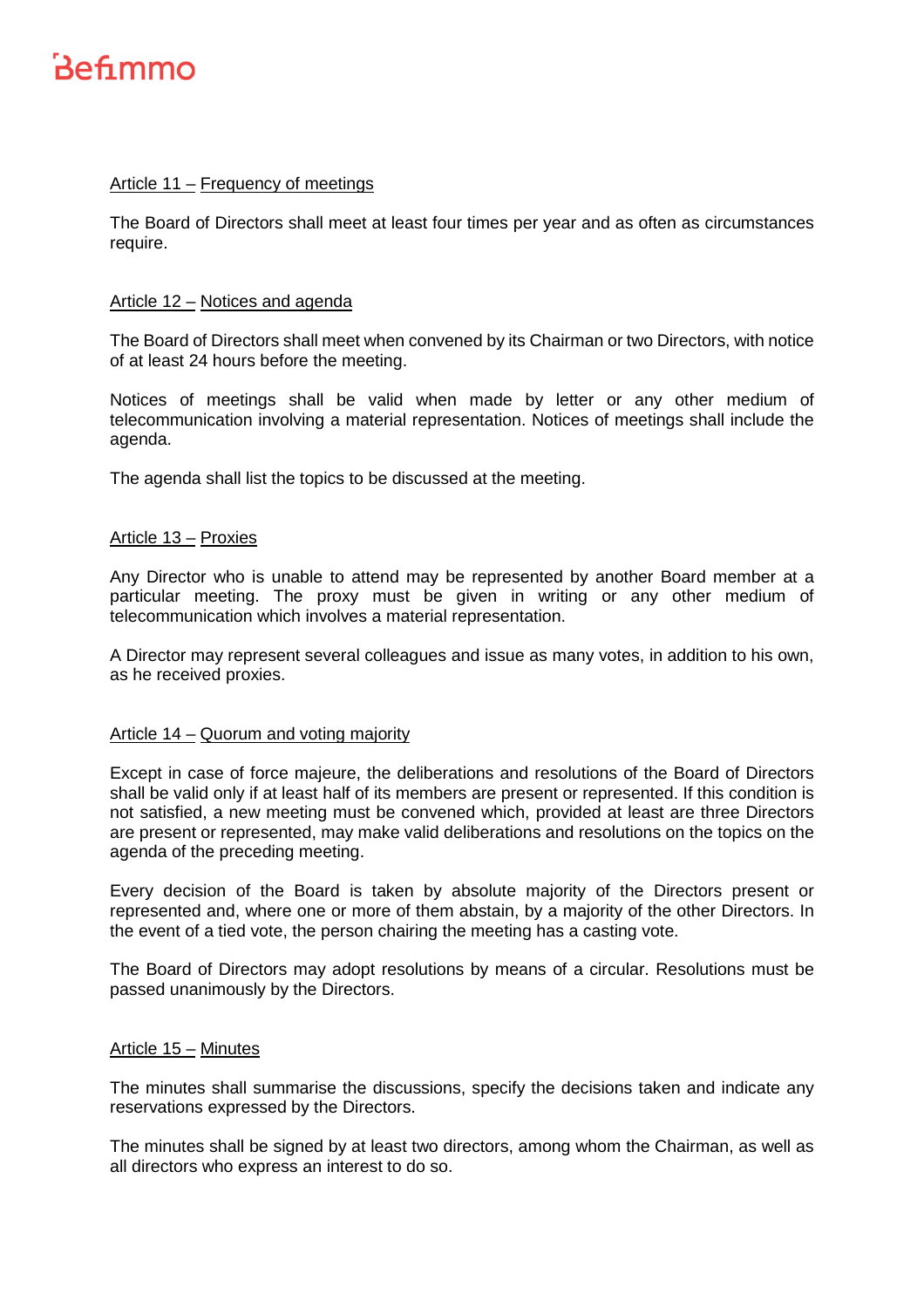The original is kept by Befimmo SA for its records.

A director, a person in charge of the day-to-day management or a person explicitly authorised by the Board is authorised to certify copies or excerpts of minutes of meetings.

#### Article 16 – Conflicts of interest and function

Directors shall organise their personal and business affairs so as to avoid any conflict of interest with Befimmo SA.

Directors shall inform the Board of Directors of any conflict of interest and shall refrain from voting on the item concerned, in accordance with the Code of Companies and Associations.

Where a Director finds that a transaction proposed to the Board is likely to be of interest to another company in which he has a Directorship or any other mandate, he shall forthwith inform the Chairman of the Board of Directors thereof and, unless adequate "Chinese wall" procedures have been established within the entity to which he belongs, shall withdraw from the discussion and decision-making process regarding this transaction and not receive the relevant information, as provided for by the corporate governance charter.

Directors may accept Directorships in other companies as long as they do not hold more than five Directorships in listed companies and comply with the obligations for notifying such mandates set out in the corporate governance charter.

Where a Director intends to accept a Directorship in addition to the ones he already holds (with the exception of Directorships held in companies controlled by Befimmo SA and Directorships which, in the opinion of the Director concerned, are not such as to affect his availability), he shall inform the Chairman of the Board and consider with him whether this new commitment will leave him sufficiently available for Befimmo SA.

#### Article 17 – Transactions involving the Company's stocks

For transactions involving the Company's stocks, Directors are subject to the rules to prevent market abuses set out in the corporate governance charter.

In particular, he shall inform the Compliance Officer before carrying out any such transaction.

#### Article 18 – Self-assessment

Under the leadership of the Chairman, and where appropriate with the assistance of the Appointment and Remuneration Committee, the Board shall regularly assess its own composition, size, effectiveness and operation and its interaction with the Chief Executive Officer and other Executive Officers, and the Committees.

This self-assessment has the following objectives:

- to judge the operation of the Board of Directors;
- to check whether important issues are properly prepared and discussed;